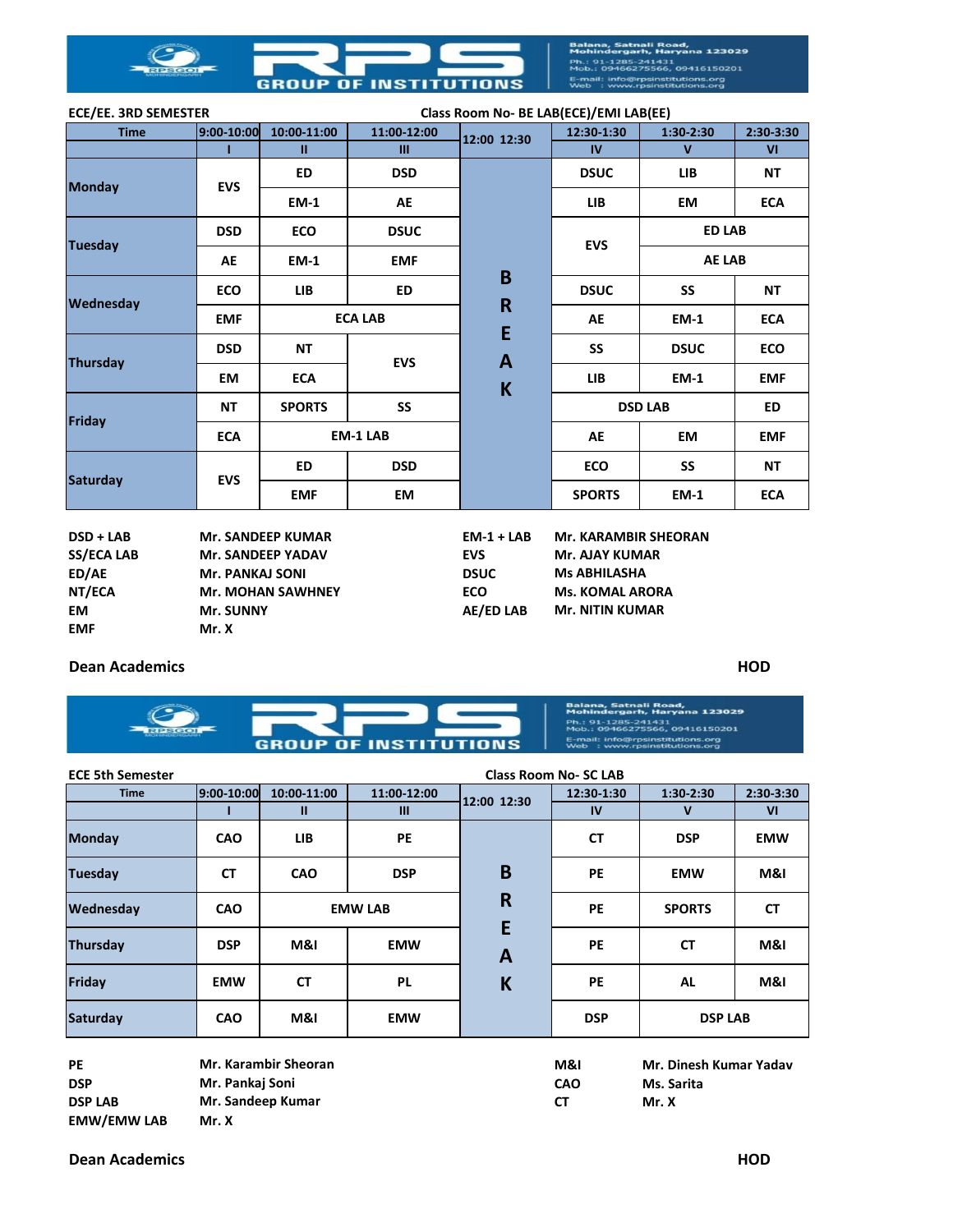

Balana, Satnali Road,<br>Mohindergarh, Haryana 123029 Ph.: 91-1285-241431<br>Mob.: 09466275566, 09416150201 E-mail: info@rpsinstitutions.org<br>Web : www.rpsinstitutions.org

| <b>EE 5th Semester</b> | Class Room No-306 A |              |                  |              |               |               |              |
|------------------------|---------------------|--------------|------------------|--------------|---------------|---------------|--------------|
| <b>Time</b>            | 9:00-10:00          | 10:00-11:00  | 11:00-12:00      | 12:00 12:30  | 12:30-1:30    | $1:30-2:30$   | 2:30-3:30    |
|                        |                     | $\mathbf{u}$ | III              |              | <b>IV</b>     | $\mathbf v$   | VI           |
| <b>Monday</b>          | <b>MM</b>           | <b>PS-1</b>  | <b>CS</b>        |              | <b>HVE</b>    | <b>CAEMD</b>  | <b>PPE</b>   |
| <b>Tuesday</b>         | <b>PPE</b>          | <b>ECO</b>   | <b>CAEMD</b>     | B            | <b>CS</b>     | <b>CS LAB</b> |              |
| Wednesday              | <b>ECO</b>          |              | <b>CAEMD LAB</b> | R<br>E       | <b>MM LAB</b> | <b>SPORTS</b> | <b>CAEMD</b> |
| Thursday               | <b>MM</b>           | <b>HVE</b>   | <b>PS-1 LAB</b>  | $\mathbf{A}$ | $PS-1$        | <b>CS</b>     | <b>ECO</b>   |
| Friday                 | <b>CS</b>           | <b>PS-1</b>  | <b>MM</b>        | K            | <b>LIB</b>    | <b>HVE</b>    | <b>PPE</b>   |
| <b>Saturday</b>        | <b>PPE</b>          | <b>HVE</b>   | $PS-1$           |              | <b>ECO</b>    | <b>MM</b>     | <b>CAEMD</b> |

| HVE              |
|------------------|
| <b>CS/CS LAB</b> |
| MM/MM LAB        |
| ECO              |

**Mr. Sandeep Yadav EXAMPLE ARORA PS-1 LAB** 

**HVE PS-1 Mr. Karambir Sheoran Mr. Mohan Sawhney MM/MM LAB CAEMD LAB Mr. X Mr. Nitin Kumar** CAEMD/ PPE Mr. Nitin Kumar

**Mr. Nitin Kumar**

## **Dean Academics HOD**



Balana, Satnali Road,<br>Mohindergarh, Haryana 123029 Ph.: 91-1285-241431<br>Mob.: 09466275566, 09416150201 E-mail: info@rpsinstitutions.org<br>Web : www.rpsinstitutions.org

| <b>ECE 7TH Semester</b> | <b>Class Room No-308</b> |              |             |             |                            |                 |                |
|-------------------------|--------------------------|--------------|-------------|-------------|----------------------------|-----------------|----------------|
| <b>Time</b>             | 9:00-10:00               | 10:00-11:00  | 11:00-12:00 | 12:00 12:30 | 12:30-1:30                 | $1:30-2:30$     | 2:30-3:30      |
|                         |                          | $\mathbf{u}$ | Ш           |             | IV                         | v               | V <sub>1</sub> |
| <b>Monday</b>           | R&S                      | <b>FOC</b>   | <b>COI</b>  | B           | <b>WC</b>                  | <b>LIB</b>      | <b>DCNS</b>    |
| <b>Tuesday</b>          | R&S                      | <b>AWP</b>   | <b>COI</b>  | R           | <b>WC</b>                  | <b>DCNS</b>     | <b>REAS</b>    |
| Wednesday               | <b>AWP</b>               | <b>FOC</b>   | <b>WC</b>   | E           | R&S                        | <b>DCNS LAB</b> | <b>SPORTS</b>  |
| <b>Thursday</b>         | <b>AWP</b>               | <b>FOC</b>   | <b>DCNS</b> | Α           | <b>PROJECT STAGE-1 LAB</b> |                 | SS             |
| Friday                  | R&S                      | <b>FOC</b>   | <b>WC</b>   | K           | <b>AWP</b>                 | <b>DCNS</b>     | <b>REAS</b>    |

| AWP                    | <b>Mr. SANDEEP YADAV</b> | COI         |                          |
|------------------------|--------------------------|-------------|--------------------------|
| <b>PROJECT STAGE-1</b> | Mr. PANKAJ SONI          | <b>FOC</b>  | <b>Mr. SANDEEP KUMAR</b> |
| R&S/WC                 | Mr. DINESH KR. YADAV     | <b>REAS</b> | <b>Mr. MANJEET</b>       |
| <b>DCNS/DCNS LAB</b>   | Mr. PANKAJ SONI          | SS          | <b>Dr. RITU MOHAN</b>    |

**Dean Academics HOD**